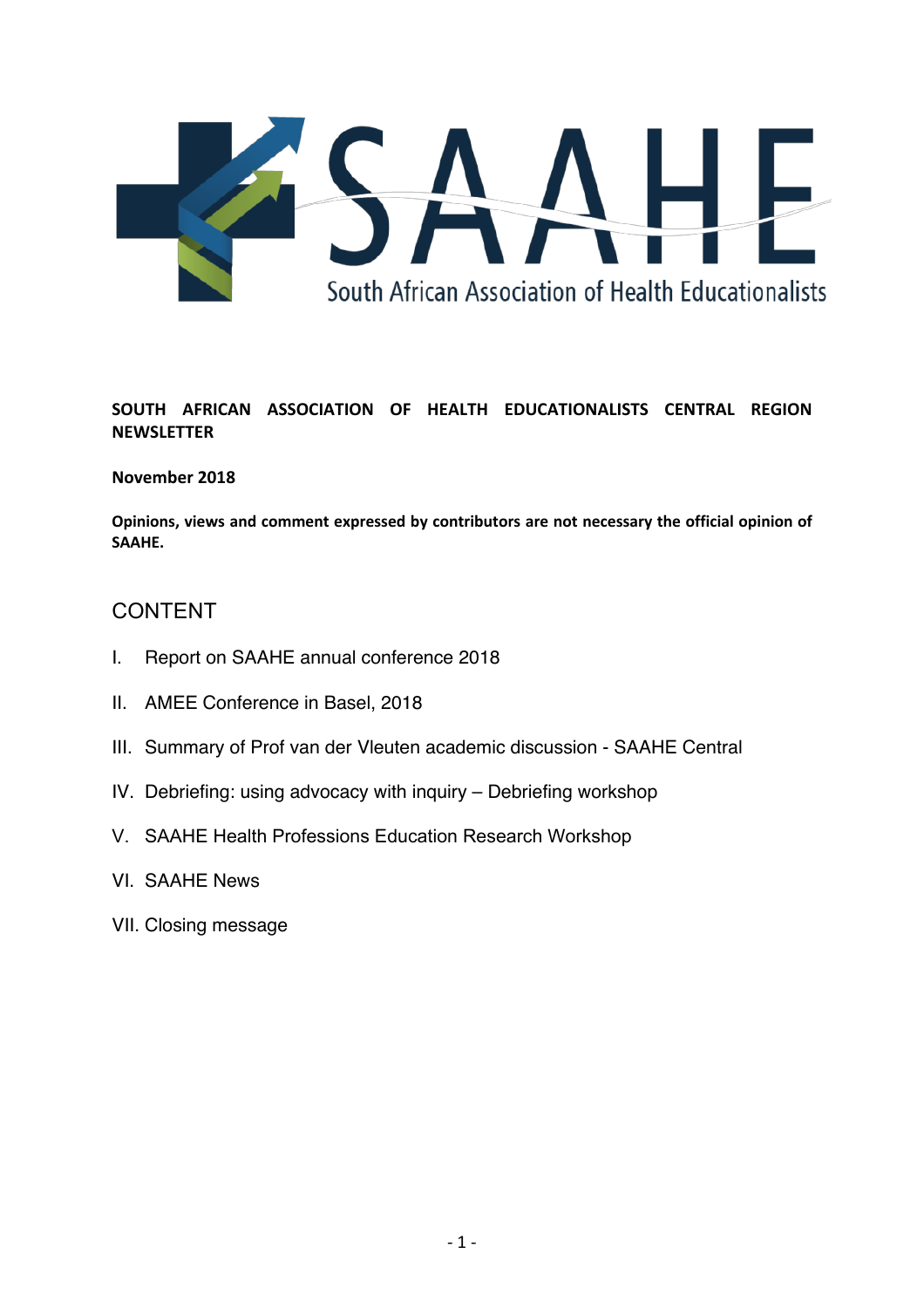## I. **SAAHE annual conference 2018**

The SAAHE 2018 Conference was in Umhlanga KZN from the 27<sup>th</sup> to the 30<sup>th</sup> of June 2018. The theme of the conference was **Deconstructed, Decentralised, Decolonised Discourses & Debates: Widening Our Horizon.** 

The keynote addresses at the conference were:

- **Deconstructing** decolonisation/decoloniality in health professions education by Prof Elelwani Ramugondo, UCT, South Africa
- Deconstructing professional competence – what, who, how and why are we assessing? Prof Cees van der Vleuten, Maastricht University, The **Netherlands**
- Crossing boundaries: discourses and debates to widen our horizons. Dr Glenda H. Eoyang, Human Systems Dynamics Institute, Minnesota
- ASSAf Consensus Study report: reconceptualising health professions education for the improved health of the nation Prof S Essack, ASSAf **Representative**

In terms of conference proceedings, I have attended the sessions on **E-learning and Technology**, **Innovation in Teaching & Learning**, **Technology and Student Experiences** and **Technology in Learning**. I chaired the session on **Decolonised Discourse**. I would like to have attended a<br>session on **Student Selection and** session on **Student Selection and Assessment** but it overlapped with the session on **Technology in Learning** where audience response systems, learning spaces and videos in teaching were discussed.

# **Emergent themes from conference**

The academic contributions on Decentralisation were sensible and sober. A panel discussion on decentralised training gave views from students, academics and training facilitators in the periphery. In general, all reports were positive and highlighted patient centeredness and community service as outcomes. Logistics, support and the student concerns regarding safety and relocation were noted negatives.

The debates on Decolonising were engaging but at times muddled. Three issues emerged; Social Justice, Africanising of Content and Power. The issue of Power was both surprising and interesting. It emphasised authority,

control and influence in student-academic and academic-governance relationships. This extended the decolonising debate to clinical training discussions, to assessment discussions and to mentorship discussions – all related to student engagement. The Africanising of Content discussions indicated that indigenous knowledge relies on a narrative to be communicated and that this knowledge is contextual. These debates failed to address the process of moving knowledge from the narrative to scientific fact.

Contributions on teaching & learning technology, learning spaces and language as barrier in academic progress were more practical to teaching and learning business.

It is clear that the success of technology in teaching and learning rely on uptake by academics, affordable and reliable access for students as well as student attitude. In terms of audience response systems, student attitude was flagged as a main obstacle. This influenced class attendance and class participation.

An interesting contribution on active learning highlighted the fact that learning spaces are social spaces where students get the opportunity to engage in diverse social and cultural environments. The learning space should not only be populated with technology but it should be shaped to enhance small group interaction without distraction.

Another emerging theme related to barriers that English second language speakers experience in verbal communication. Comments were that English second language speakers do not articulate their lack of understanding in class due to English communication anxiety or verbal command of English and this impact on their academic progress.

### **Take home message**

The conference was stimulating and highlighted in context of our own programme the following:

- Greater access to digital learning resources does influence students' attitude towards class attendance negatively.
- Accesses to online resources offcampus and in the periphery need to be affordable and reliable but often access is through commercial service providers.
- Single language of instruction resolves the physical separation of groups but the challenge lies in class participation.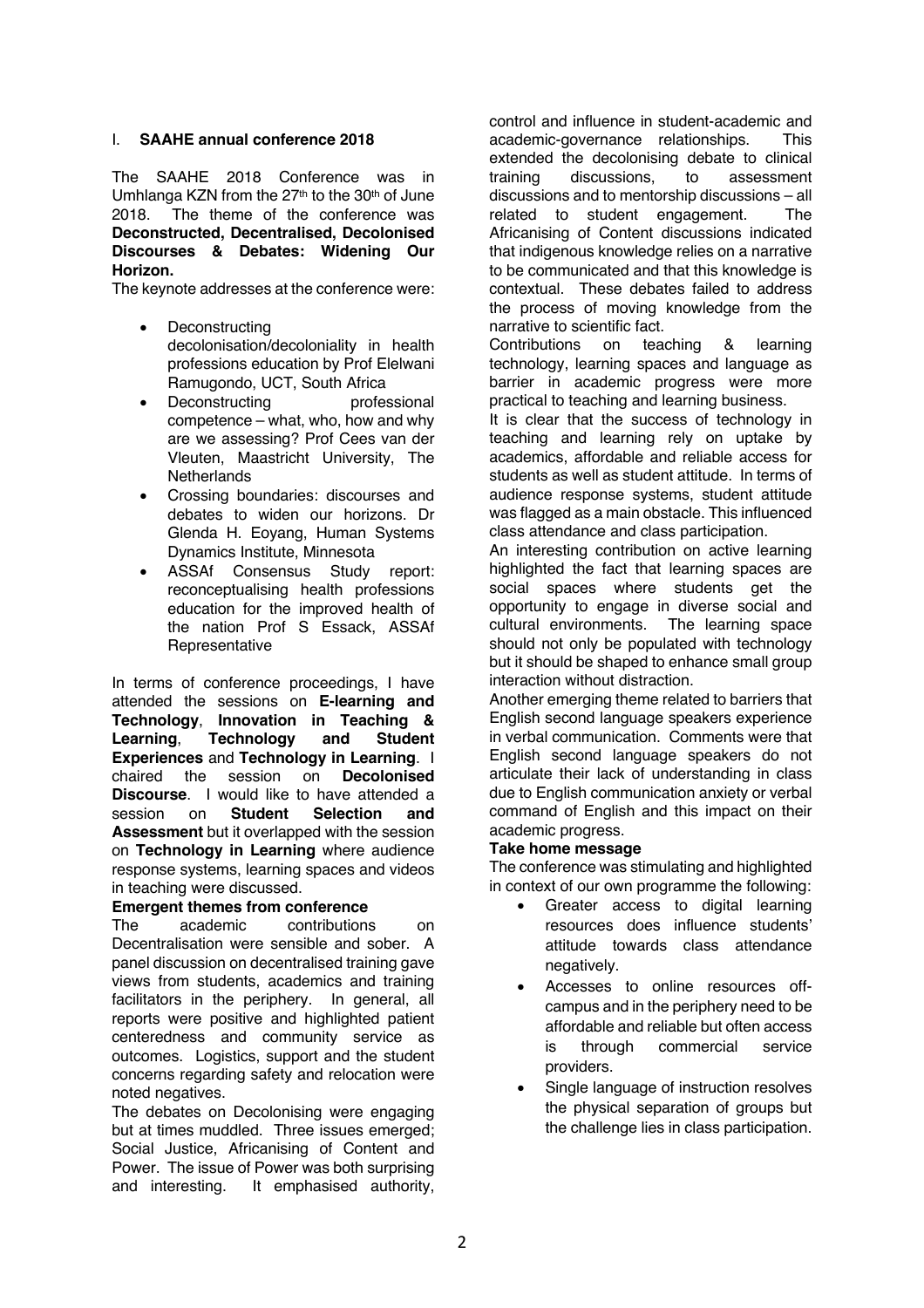• Students' view on power dynamics in curriculum and training need deeper understanding.

## **Conclusion**

The opportunity to engage with colleagues from different institutions was valuable and I was motivated by the conference contributions, both in terms of real-world issues and in terms of the intellectual issues.

## *Alwyn Hugo*

# II. **AMEE Conference in Basel, 2018**

Why would nearly 4000 delegates from 99 countries be eager to travel all the way to Basel in Switzerland to attend a conference on Medical Education with the theme "Educating the future healthcare professional and the roles of the teacher"?

It is only when I saw these numbers in actual reality at the recent AMEE conference that the question became relevant to me. It turns out it is one of those questions, the ones with many answers. Of course the reputation of Swiss hospitality and the lure of lakes and mountains plays a role and the fact that the regular crowd has been steadily growing. Some delegates from different continents have grown friendships and work ties, calling each other by first name.

AMEE'S slogan "Inspire to be inspired" was particularly evident in the selection of plenary talks. We were entertained by excellent plenary speakers. Bertalan Meskó, a medical futurist entertained us on the topic "Science Fiction in Medical Education". The passionate sci-fi fan warned that we will need to adapt our everyday medical practice to embrace technology-smart patients. He reminded us that we are seeing today the technology envisioned in movies like Star Wars and Space Odyssee. The visionary creators of these films pre-conceived much of our current technologies by continuously asking the question "What if?". The key to innovation is curiosity.

In his talk "How to achieve the impossible", psychiatrist and adventurer Bertrand Piccard shared his wisdom gained from two around the world trips in the most unusual manner. Following in the footsteps of his adventurer father and grandfather, he became the first man to went around the earth in one trip in a hot air balloon. Not satisfied with this achievement, he

did it again in flying around the earth in a solar powered plane, without using a single drop of petrol. (He did make some stops on this trip, though). He shared this pearl of wisdom from his experience as hot air balloonist: If it feels like you have no control, you need to change altitude. And you change altitude by throwing off ballast. "Ballast" in real life are those ideas that keep you captive, keeping control outside your grasp and preventing you from attaining your goals. For instance, no airplane manufacturers were prepared to build the solar plane. So he used boat builders instead.

Hedy Wald is the leading expert on student wellbeing and brought home the topic resilience in the medical education setting emphasising "**integrative resilience**" that aims to promote well-being in both individual and healthcare systems levels.

These inspiring talks set the tone for a whirlwind journey through the mindsets of scholars in Medical Education from Europe, Japan, Taiwan, Canada and the USA, Australia and South America. Our own continent seemed to lag behind in terms of the number of attendees and presentations. Nevertheless, there were a fair number of South Africans and one often heard the familiar sound of peoples greeting one another in Afrikaans in the halls, shops and museums.

So, what are the themes that occupy the thoughts of medical educators from such diverse geographical locations?

There is a growing interest in measuring and intervening in student and staff well-being resulting in popularity of topics on resilience, burnout, stress and depression. Gender and diversity are emerging issues. Student engagement was another topic that I think shows an increasing trend. Teamwork and collaborative learning and professional identity formation concern our colleagues across the globe.

Traditional topics like Curriculum development, Assessment in general and Selection policies remain ever popular and it seems there are more answers than questions here.

Simulation training still creates questions on how to train better, give better feedback, and of course to improve the accompanying assessment. These were explored both in technology –based simulation, ranging from high fidelity models to virtual reality, as well as dramatization simulations.

My personal favourite discussion was the one on faculty development for organizational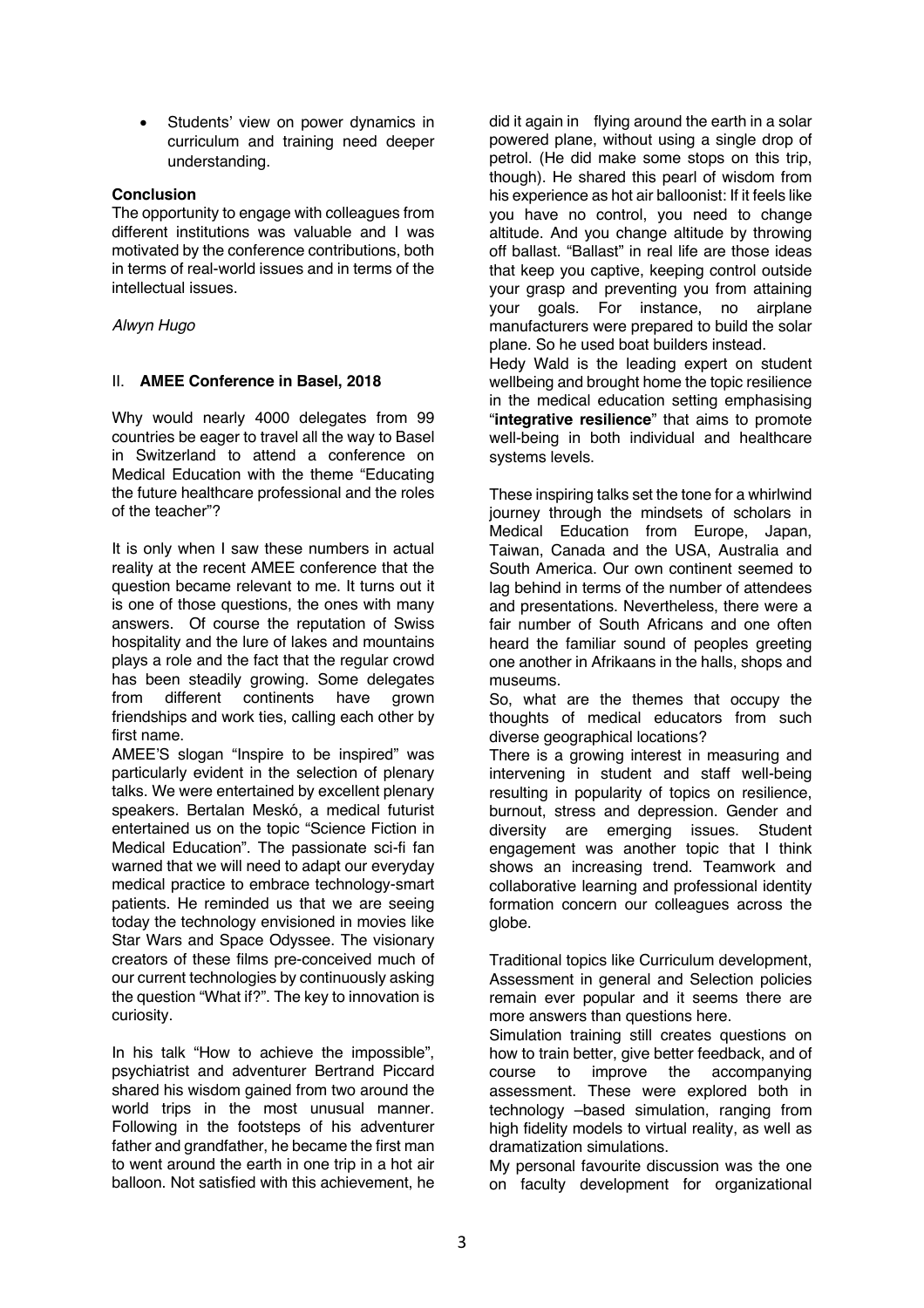change chaired by Steinert and Boillat of McGill University. From an organizational level faculty development is seen as an instrument of institutional change. Many delegates agreed that the development of individuals do not lead to institutional change. The value of faculty training is questioned if individuals are not allowed to implement what they have learned. Organizational change means a change in how things are being done to adapt to a changing environment; it also means a change in the culture of the organization. The culture is the shared basic deeply embedded assumptions, stated values and rules as well as unique artifacts identifiable from the outside.

Does attendance of a conference change the world? No …….. at least, not at once. Maybe, in time, ideas grow. Who knows?

### *Paulina van Zyl*

### III. **Summary of Prof van der Vleuten academic discussion – SAAHE Central**

### **Personal journey on assessment**

Overview:

- From practice to research
- From research to theory
- From theory to practice
- From practice to research

#### **Toolbox in assessment:**

- Many numbers of methods (e.g. MCQs, OSCEs, etc)
- Climbing Miller's pyramid (knows [facts], knows how, shows how, does)

#### **Characteristics:**

#### *Validity: what are we assessing?*

- Change in curricula from input to output orientation
- From haphazard learning to ILOs, to end objectives, now generic competencies
- From teacher oriented to learning oriented, self-directed (active learning vs. didactic approach)
- Competency frameworks: CanMeds, ACGME, GMC\*\* - difficult to define and measure (e.g. professionalism): complex behavioural skills; must develop and nurture longitudinally

• Problems usually associated with deficiencies in competencies, commonly valued in workplace; trainable (not just personality)

Must assess competencies at top of Miller's pyramid: unstandardized

### **Messages from validity research:**

- There is no magic bullet (need a mixture of methods to cover competency pyramid)
- Need both standardized and nonstandardized assessment methods
- For standardized assessment quality control around test development and administration is vital (student reviews as well): QA in Phase III
- For unstandardized assessment the users (the people) are vital  $-$  e.g. how feedback is given (faculty development on work-based assessment) [Feedback: ask questions; get a reflective dialogue going]
- Attendance as part of professional behaviour
- Educational innovation is actually change management

### *Reliability*

- Precision in measurement (reliability coefficient 0 (none) to 1 (absolute)
- Table of reliability (Vd Vleuten 2005 Medical Education): reliability coefficients presented for various assessment tools; need at least 0.8 reliability coefficient to be reliable (i.e. testing time should be long): content specificity problem for assessment of clinical performance.
- Good news: even subjective tests have good reliability if enough examiners across different topics
- Solution for OSCE is in sampling, not in it being objective (vs. subjective)
- Moonen et al 2013 (mini-CEX reliability)
- Aggregation across methods: Mini-CEX, OSATS, MSF

### **Messages:**

• Acceptable reliability only achieved with large samples of test elements (contexts, cases) and assessors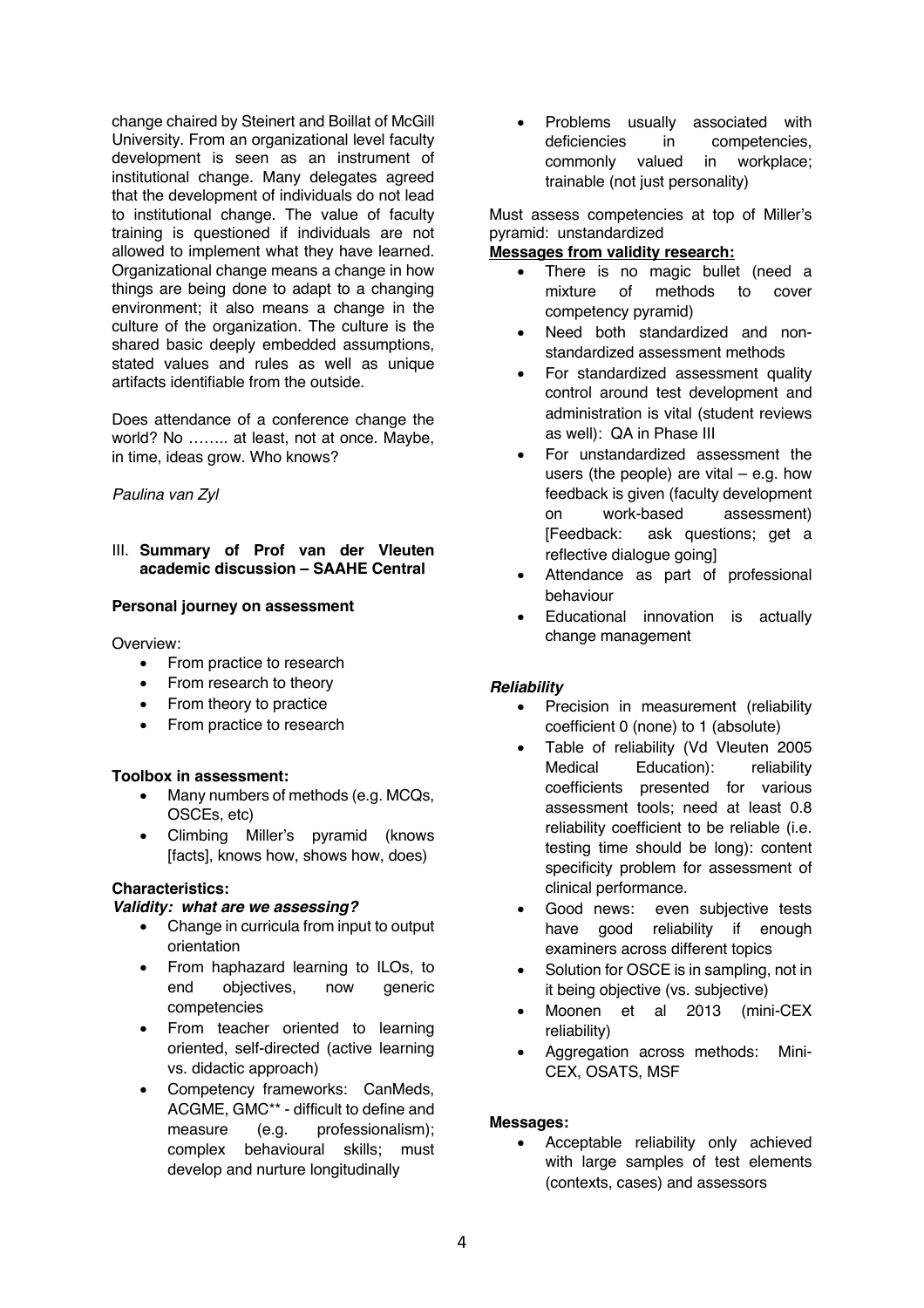- No method is inherently better than any other (including the new ones)
- Objectivity is NOT equal to reliability
- Many subjective judgments are pretty reproducible / reliable (if judgment is challenged: if many observations say the same, they must be true)

# *Educational impact*

- Assessment drives learning:
- Relationship complex (Cilliers 2001, 2012)
- Impact negative:
	- o Pass (immune for life); fail (repeat)
	- o Poor learning styles (distributed practice over time is better) vs. regurgitation, checklists and no more
	- o Grade culture (grade hunting, competitiveness): poor form of feedback because meaningless)
	- o Grade inflation (e.g. in the workplace)
	- Reductionism:
		- o Little feedback
		- o Non-alignment with curricular goals
		- o Non-meaningful aggregation of assessment information
		- o Few longitudinal elements: only learned for the occasion
		- o Tick-box exercises (OSCEs, logbooks, workbased assessment)
		- o Constructive alignment: educational task the same as the assessment task + transparency
	- Progress test: scenario-based MCQ test throughout all years of programme including all disciplines
		- o Constant emphasis on functional knowledge
		- o Ability to integrate and consolidate knowledge is more difficult than just requiring it
		- o Feedback similar to patient-centred care (e.g. open-ended questions, engaging them)

# **Messages:**

- No assessment without meaningful feedback (learners often ignore feedback, especially in summative systems; must be from a credible source)
- Narrative feedback has a lot more impact on complex skills than scores (words are a lot more effective than scores)
- Provision of feedback is not enough (feedback is a dialogue)
- Longitudinal assessment is needed

# *Implications:*

- Validity: a multitude of methods
- Reliability: a lot of combined information
- Learning impact: assessment should provide longitudinal meaningful information for learning

# **Programmatic assessment:**

- 1. Every assessment is but one data point  $(\Delta)$  – compromised in terms of reliability; doesn't matter what you use as long as you can justify it
- 2. Optimised for learning (giving feedback), but not for making decisions:
	- a. Information rich (quantitative, qualitative)
	- b. Meaningful
	- c. Variation in format
- 3. Summative vs. formative replaced by continuum of stakes (high stakes needs lots of data points)
- 4. N data points are proportionally related to number of factors:
- One point: focused on info, feedback orientated, not decision oriented (may be used as part of larger data set)
- Intermediate progress decision: more data points needed, focus on Dx, remediation, prediction
- High stake: final decision on promotion or selection – many data appoints needed, focused on a (non-surprising) heavy decision
- Assessment information as pixels
- Classical approach to aggregation vs. Different methods to assess same skill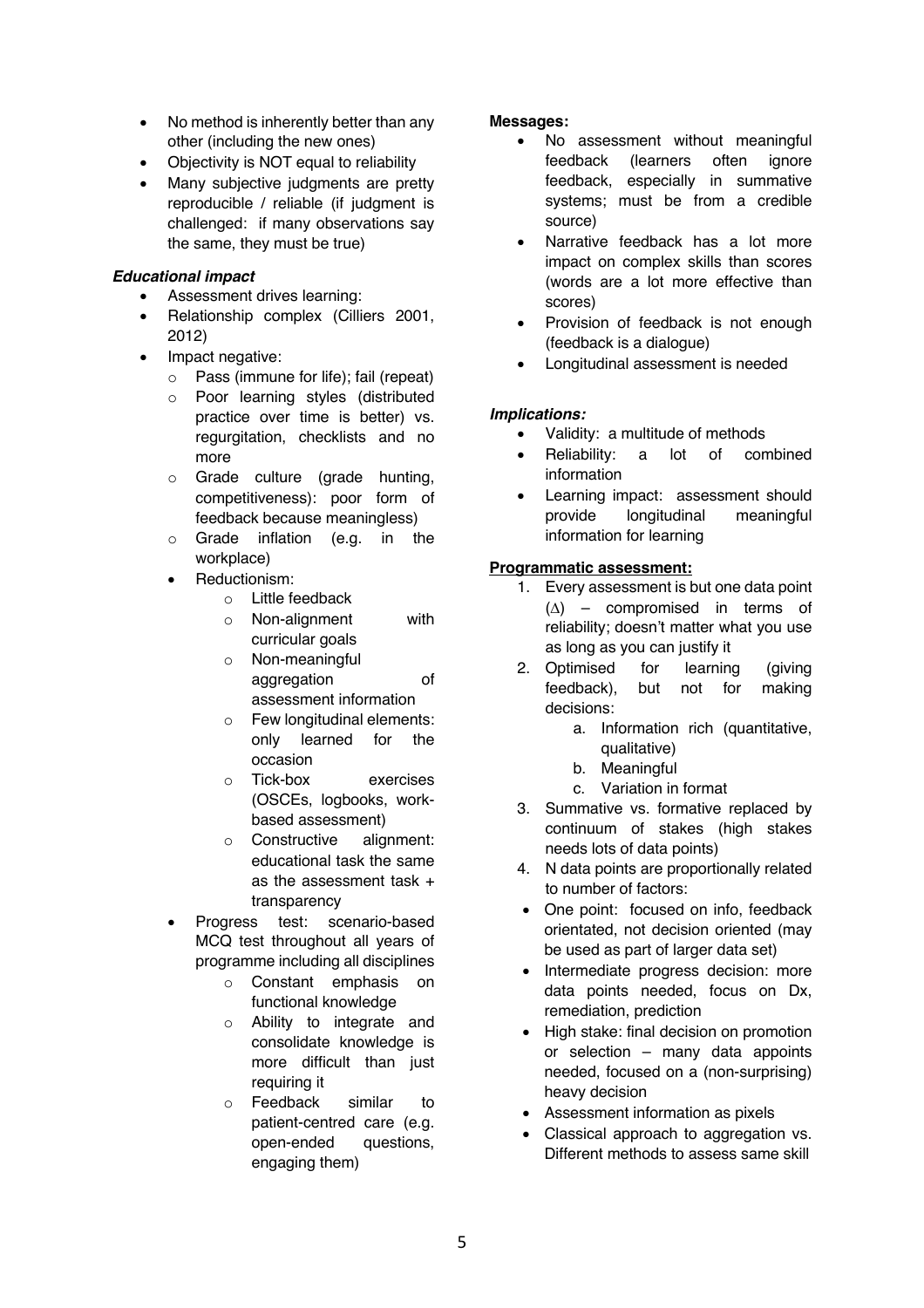## **Example of programmatic assessment:**

Physician-clinical investigator programme

- 4 year GEMP
- Canmeds with emphasis on research
- PBL:
	- o Y1: classic PBL
	- o Y2: real patient PBL
	- o Y3: clerkship rotations
	- o Y 4: participation in research and health care
- High expectations of students: in terms of motivation, promotion of excellence, self-directedness
- Assessment program: modules, assignments, presentations, endexamination, etc.
- Longitudinal assessment: assignments, reviews, projects, progress tests, evaluation of professional behaviour, etc.
- All assessment is informative and low stake formative
- Portfolio is central instrument
- Longitudinal total test scores across 12 measurement moments and predicted future performance
- Maastricht electronic portfolio (e-Pass) across Canmeds competencies

### **Coaching by counsellors**

- Coaching is essential for successful use of reflective learning skills (research report on self)
- Counsellor gives advice / comments (whether asked or not)
- He/she counsels if choices have to be made
- He/she guards and discusses study progress and development of competencies
- Decision-making by committee:
	- o Counsellors and externals
	- o Decision based on portfolio info and counsellor recommendation, competency standards
	- o Deliberation is proportional to clarity of information
	- o Decisions are justified when needed; remediation recommendation may be provided

## **Strategy to establish trustworthiness: criteria (potential assessment strategy [sample])**

- Credibility: prolonged engagement (training of examiners); triangulation (tailored volume of expert judgment based on certainty of information); peer examination benchmarking examiners); member checking (incorporate learner view); structural coherence (scrutiny of committee inconsistencies)
- Transferability: time sampling (judgment based on broad sample of data points); thick description (justify decisions)
- Dependability:: stepwise replication (use multiple assessors who have credibility)
- Confirmability: Audit: Give leaners the possibility to appeal to the assessment decision

### **Findings:**

- Quality of implementation defines the success
- Getting high quality feedback is a challenge
- Learners may perceive low stake assessments as high stake, all depending on learning culture created
- Coaching and mentoring is key to the success
- High stake decision-making in competence committees work really well
- Professional judgement now has value again

# **Conclusions 1: the way forward:**

- We have to stop thinking in terms of individual assessment methods
- Systematic, programmatic, longitudinal approach
- Every method of assessment may be functional (old and new; standardized and unstandardized)
- Professional judgement is imperative (similar to clinical practice)
- Subjectivity dealt with through sampling and procedural bias reduction methods (not with standardization or objectification)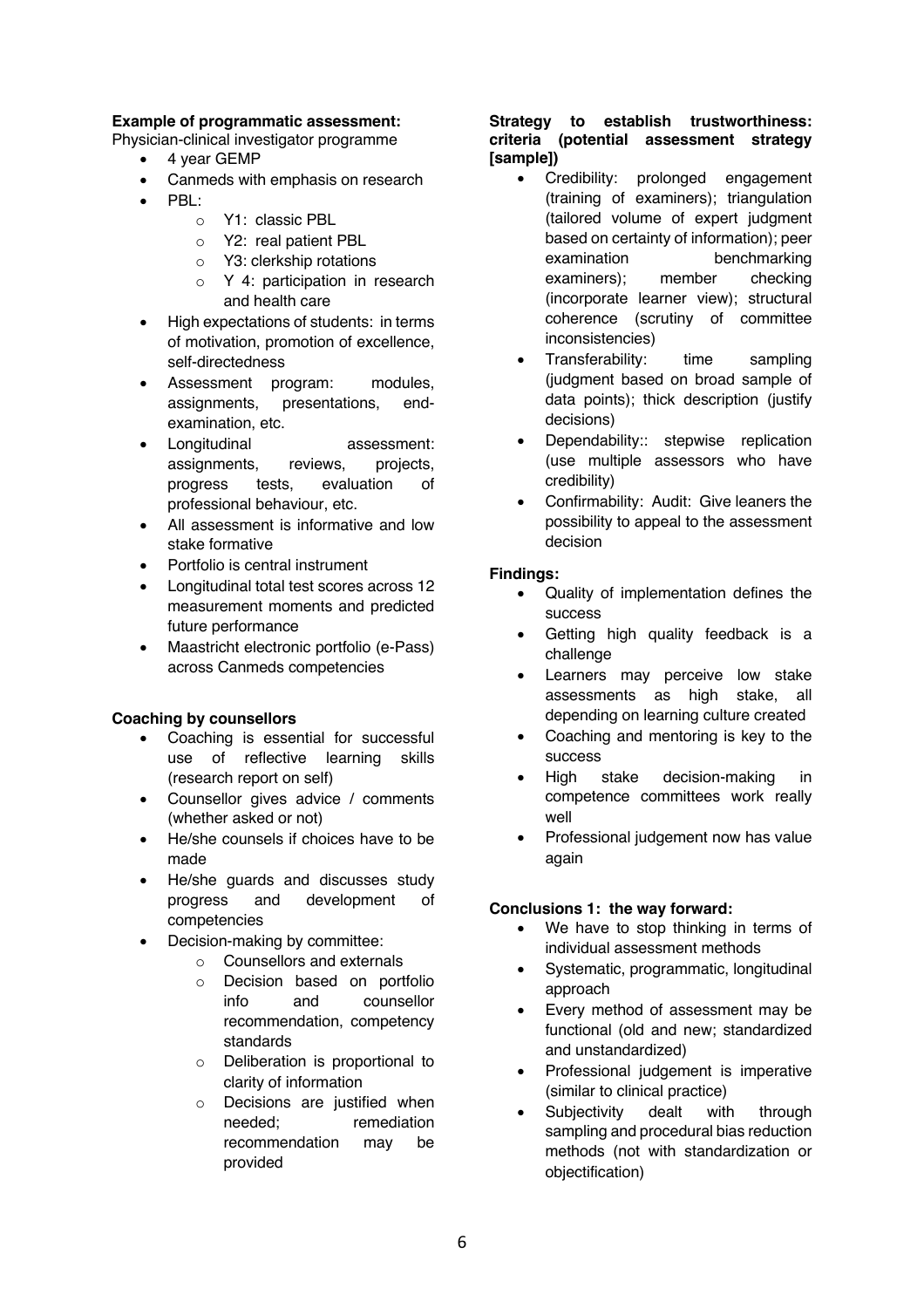### **Conclusions 2: the way forward**

- Programmatic approach to assessment optimizes assessment
- Need leadership buy-in; involve all stakeholders (including teachers and students)
- Strategy to change: look at evidence (participatory design)

*Lynette van der Merwe*

### *IV.* **Debriefing: using advocacy with inquiry – Debriefing workshop**

Facilitated by: Dr E. Archer, B Espen and Prof M. Labuschagne -28 June SAAHE 11<sup>th</sup> Annual Conference, Umhlanga. This workshop was attended by physicians, nursing, radiography and educators working specific in simulation units. Debriefing does not only happens or is required after a traumatic experience as previously thought. Debriefing is a tool that is particularly helpful after a simulation.

Important factors to remember as stipulated by the PEARLS Healthcare debriefing tool (http://journals.lww.com/academicmedicine/toc /publishahead):

After the simulation it is important to set the scene, take the students away from the simulation area in order to create a safe context for learning. Preferably sit down in a circle and state the goal of debriefing e.g. 'Let's spend 30 minutes debriefing in order to improve how we work together and care for our patients. Important that during debriefing no formal teaching must occur. The confidentiality of what happens during the simulation and debriefing session should be agreed upon by all participants in some instances even written consent could be required. 'What happened during the simulation stays here.'

Try to let the students express how they felt during the simulation. Clarify facts and develop a shared understanding of the case. Questions like: 'Can you please share a short summary of the case? Does everyone agree?'

The understanding will probably happen during the analysis phase. This is where the advocacy with inquiry comes to play. Statements like: 'I noticed that you did x. Can you tell us why?' Very important that one stay neutral and not let you own frame of reference cloud your observations. A mini summary of the discussion

should happen. 'That was a great discussion. Are there any additional comments related to the performance gap (applicable to the specific simulation)?' There are three approaches:

- 1. **Learner Self-Assessment**: Promote reflection by asking students to assess their own performance with questions like: 'What aspects were managed well and why? What aspects do you want to change and why?'
- 2. **Focussed Facilitation:** Probe deeper on key aspects of performance. Advocacy: 'I saw [observation]. Inquiry: 'How do you see it? What were your thoughts at the time?'
- 3. **Provide Information:** Teach to close clear knowledge gaps as they emerge and provide directive feedback as needed. 'I noticed [behaviour]. Next time you may want to consider [suggested behaviour], because [rationale].'

The facilitator should address any outstanding issues or concerns during the application/summary stage. Identify specific 'take home messages'. A learner centered approach would be 'What are some take-aways from this discussion for our clinical practice?' During the analysis phase different performance domains can be explored such as decision making, technical skills, communication, resource utilisation, leadership, situational awareness and teamwork.

A practical session followed during which a simulated video was watched. Three delegates represented the doctor, nurse and respiratory technician in the roleplay of a debriefing session. They played their individual roles with gusto. The facilitator of the session followed the steps outlined above. Afterwards the rest of the group could also contribute their observations. I feel inspired and will incorporate what I have learned during this workshop in my own teaching practice in future.

*Henra Muller*

## V. **SAAHE Health Professions Education Research Workshop**

Presented by Veena Singaram, Francois Cilliers and Cees van der Vleuten

Veena and Francois had the vision of commencing a doctoral platform or workshop at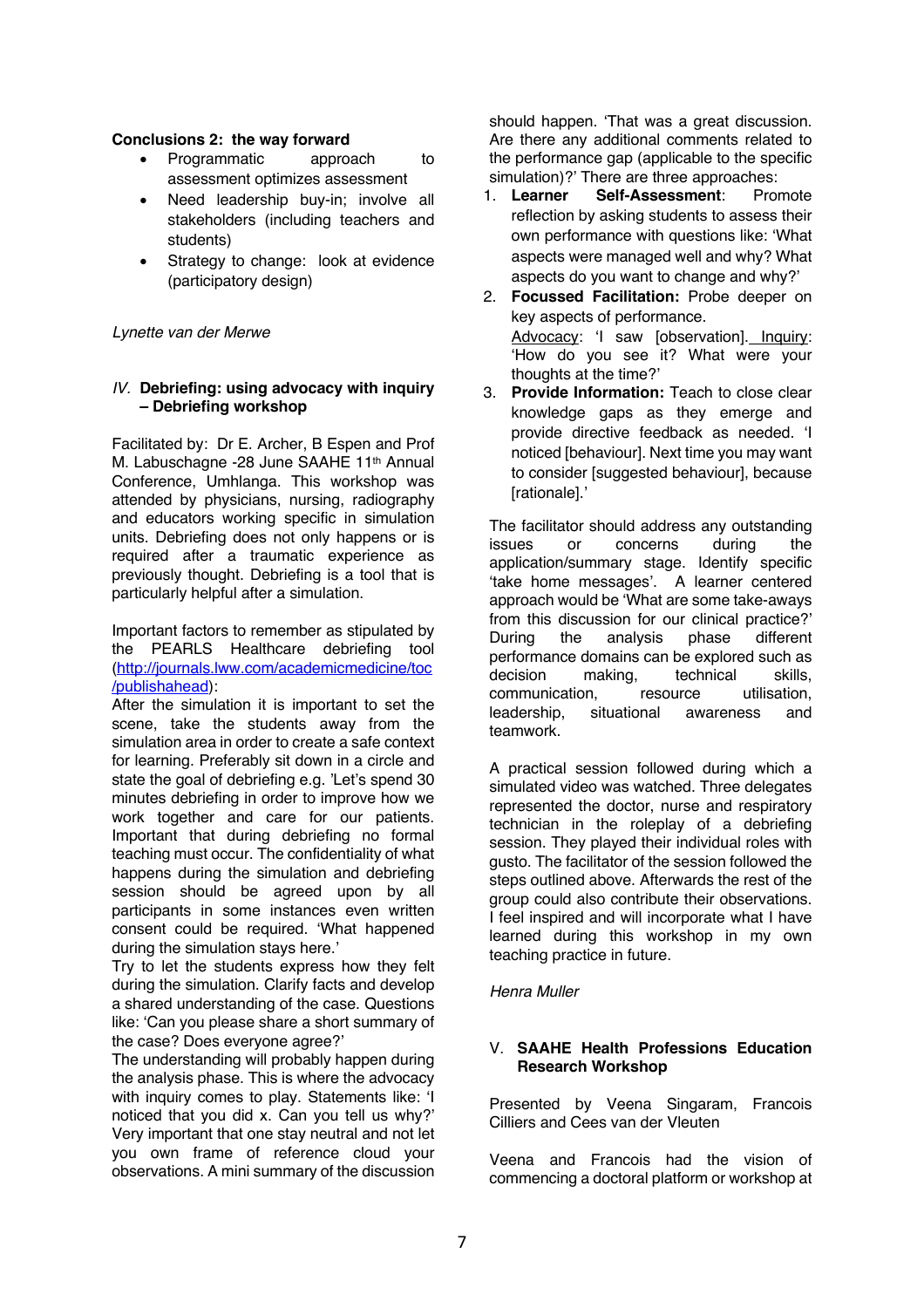the SAAHE conference, where students could share the problems they encounter on their journey towards completing a doctoral proposal or thesis. Two informative and well attended sessions where held on Friday 29<sup>th</sup> June. Students were invited to share their work with their peers and supervisors. Seven people in different phases of their studies made use of this opportunity.

Each person had ten minutes to present his/her idea, proposal or thesis to the audience, which consisted of fellow students and supervisors. The audience discussed the problem or topic and gave specific feedback to the presenting student. This was quite helpful for the students. We were all able to highlight one or two problems we had with your respective studies and use the collective knowledge and feedback the supervisors gave to us. The supervisors were all experts in their respective fields of research methodology. This broadened the scope of advice given to us students.

Prof van der Vleuten, an esteemed supervisor and overseer of more than 70 doctoral graduate students from the Netherlands, gave invaluable feedback on the different studies. His experience gave him the ability to directly address the problem us students were all concerned with, and put it into context in a few sentences.

One question everybody seemed to want an answer to was, "When have we read enough to be able to write on the topic we were researching?" To which he responded: "Read enough to find the gap. Identify what is known and what not and what the problem is. What can be done about the problem? When you can answer that then stop reading."

*Maryna Hattingh*

### VI. **SAAHE News**

#### **1. SAAHE Web Presence**

The SAAHE web site can be accessed at http://saahe.org.za/.

#### **2. Registering as a SAAHE Member**

In order to compile a national members database SAAHE National request registration on the web site. Registration is free but it will help to manage a national communication and interest database. Please register at http://saahe.org.za/register/

### **3. Contribute to the SAAHE Central Region Newsletter**

All members are invited to present inputs for the SAAHE Central region newsletter. Contributions may be in the form of an article or a summary of an academic activity. Members may present contributions that were compiled by teams; you do not even have to do it on your own! Contributions may be send to Alwyn Hugo at Gnanaph@ufs.ac.za or Riaan van Wyk at VanWykR3@ufs.ac.za

### **IV. Closing message**

#### 2018: It's a wrap!

Have you also heard the refrain, "I can't believe the year is over!" on repeat in the past few weeks? In the blink of an eye, the challenges and opportunities, the victories and defeats of 2018 will become reports or histories deposited in data and memory banks. If we could stand still just for a moment today, what will stand out as "AHA" moments illuminating the year? What did we learn, how did we grow, did we change at all?

So what made 2018 meaningful? For SAAHE in the Free State, it was a busy year indeed. We had a full academic programme that stretched us intellectually, daring us to think differently about the following:

- Education design research: Dr Annamarie van Jaarsveld related her journey into developing a Master's degree in Sensory integration for Occupational Therapists<br>Effective communication in he
- communication in health sciences: Dr Roline Barnes shared her insights and experience into this pivotal skill for both practitioners, students and **lecturers**
- Professional Competence Assessment and Assessment Research: Prof Cees van der Vleuten, visiting SAAHE scholar from Maastricht University, Netherlands, gave us a "state of the art" update on assessment, challenging widely held and longstanding assumptions.
- Reconstructing power relations in health sciences education: visions of a decolonised future. Prof Lionel Green-Thompson from Wits lead a thoughtprovoking session on this topical issue with characteristic enthusiasm.

SAAHE members attended and participated in the SAAHE National Conference in Durban,